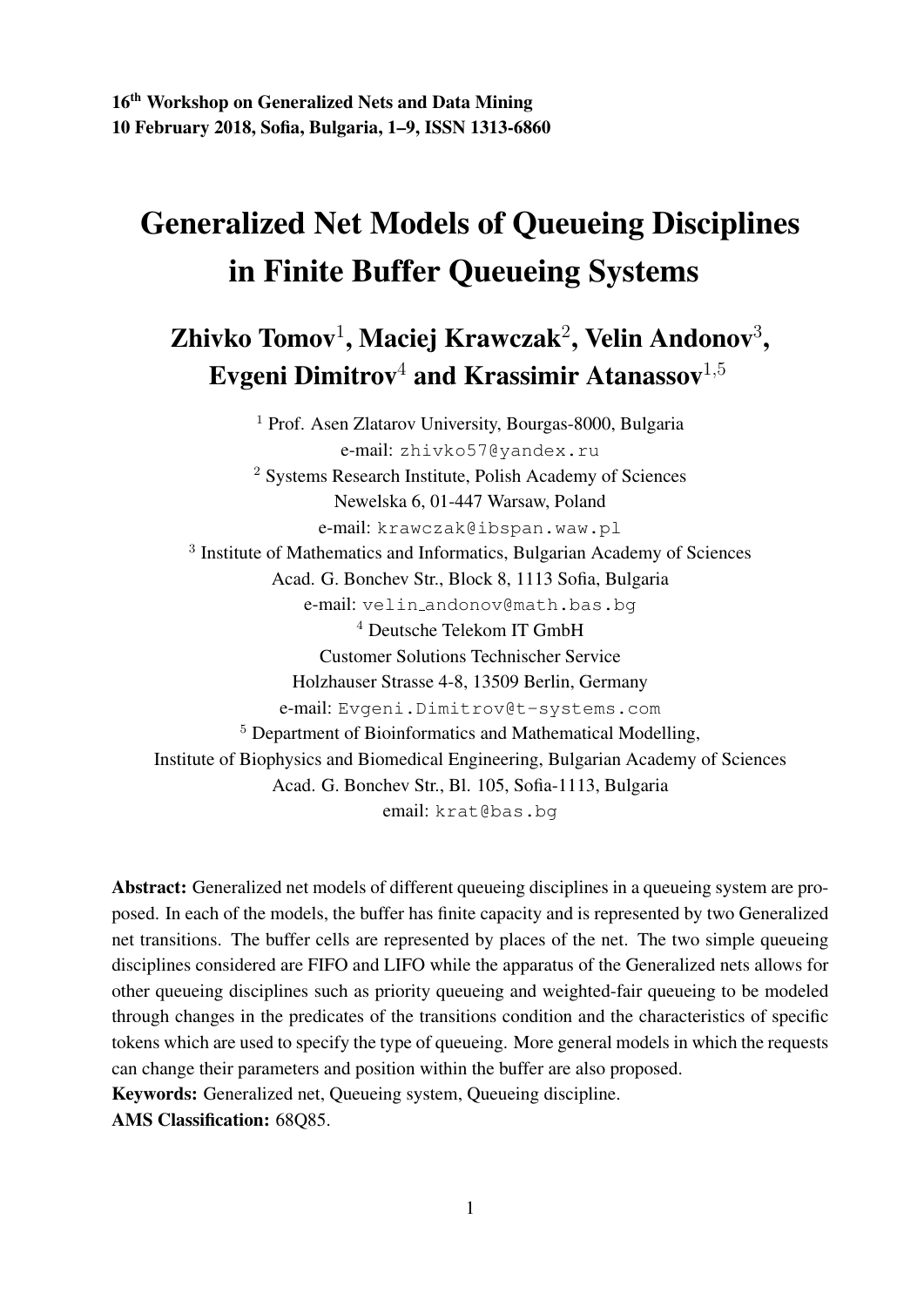### 1 Introduction

The idea of modelling of the processes in buffers (entering and leaving of requests/pieces of information) by Petri nets lead to the introduction of the Buffer-Transition Nets of Hans Fuss [3]. They represent exactly the buffer functioning, following the procedures of queueing theory (see, e.g., [4–6]).

Here, Generalized Net (GN, see [1,2]) models of these processes will be described, but except for the two standard procedures, new ones will be introduced.

Let us have the source of data  $G$  (generator of pieces of information/requests), buffer  $B$  with *n* cells  $b_1, ..., b_n$  and Server denoted by U (see Fig. 1).



Figure1. Conceptual representation of a buffer.

All notations related to GNs used below are taken from [1, 2].

For brevity, here we use only reduced GNs without priorities of the transitions, places and tokens, without temporal components and capacities of the places corresponding to the buffer cells equal to 1, while the capacities of the rest places are not specified, i.e., they can be  $\infty$ . The arcs capacities and transition types are not defined.

### 2 Generalized net models of simple queueing disciplines

In [7] a GN model of a queueing system in service networks with FIFO queueing discipline is proposed. Here we propose an alternative GN representation. The simple queueing disciplines can be represented by a GN containing only two transitions (see Fig. 2), where as above, n is the number of buffer cells (capacity of the buffer), that are represented here by GN-places.



Figure 2. GN representation of simple queueing disciplines.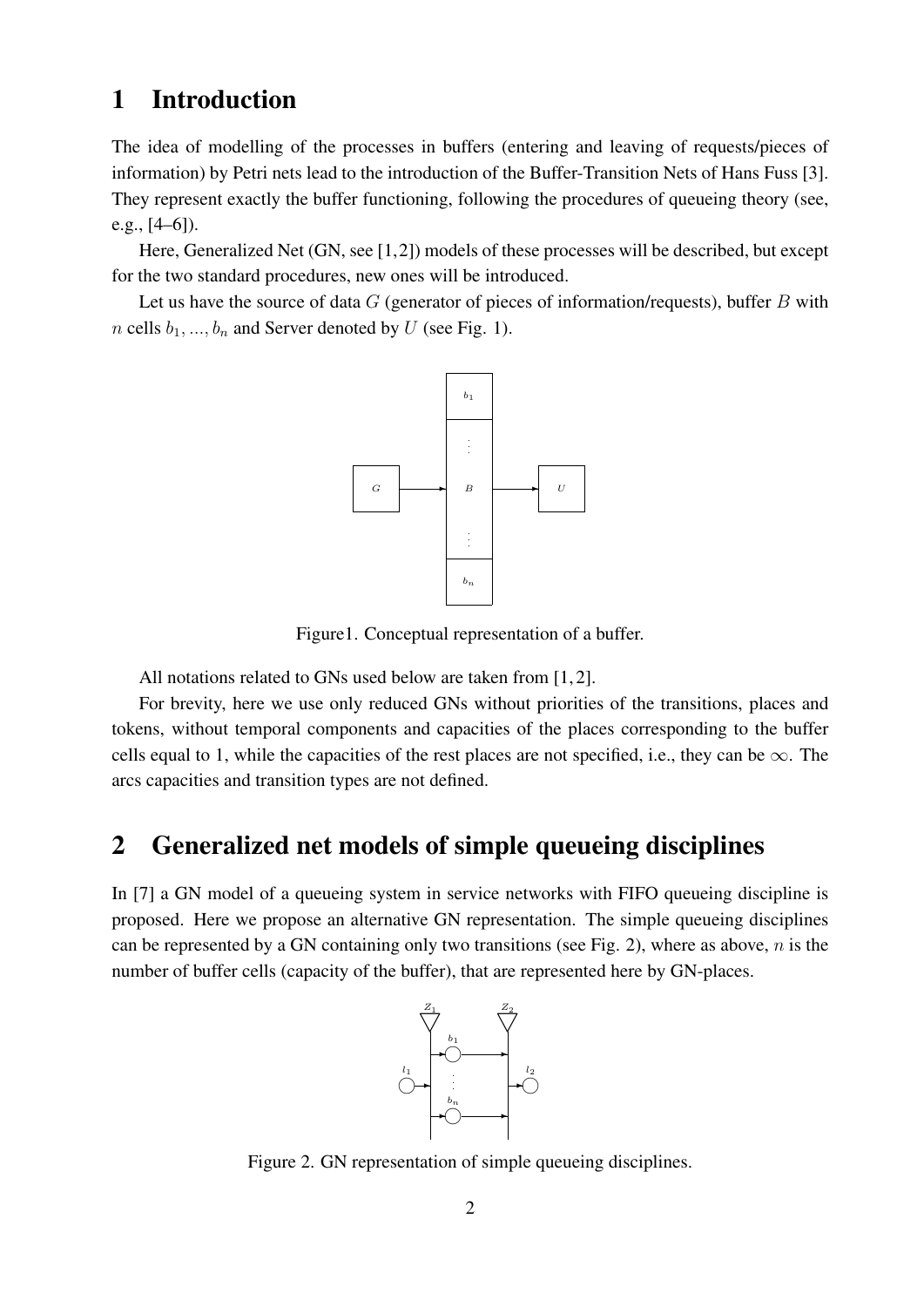The transitions of the first GN-model are the following:

$$
Z_1 = \langle \{l_1\}, \{b_1, ..., b_n\}, r_1 \rangle,
$$

where

$$
r_1 = \frac{b_1 \dots b_j \dots b_n}{l_1 \mid r_{1,1} \dots r_{1,j} \dots r_{1,n}};
$$

 $r_{1,j} = "b_j$  is the first empty place from top to bottom among places  $b_1, b_2, ..., b_n$ ", where here and below  $1 \leq j \leq n$ .

$$
Z_2 = \langle \{b_1, ..., b_n\}, \{l_2\}, r_2 \rangle
$$

where

$$
r_2 = \begin{array}{c|cc} & l_2 & \\ \hline b_1 & s_{1,2} & \\ \vdots & \vdots & \\ b_j & s_{j,2} & \\ \vdots & \vdots & \\ b_n & s_{n,2} & \end{array}
$$

 $s_{j,2}$  = "the token in place  $b_j$  has stayed for the more time in the place compared to the tokens in all places  $b_1, b_2, ..., b_n$ ", for  $j = 1, 2, ..., n$ .

In this way, we describe the queueing discipline "first enters – first comes out" (FIFO).

The second GN model, describing the other simple queueing discipline – "last enters – first comes out" (LIFO) has the same graphical representation as in Fig. 2 and the difference is only in the form of the predicates, that now are, respectively

 $r_{i,j}$  = " $b_j$  is the first empty place from top to bottom among places  $b_1, b_2, ..., b_n$ ", for  $j =$  $1, 2, ..., n$ ,

 $s_{i,2}$  = " the token in place  $b_i$  has stayed in the place for less time compared to the tokens in places  $b_1, b_2, ..., b_n$ ", for  $j = 1, 2, ..., n$ .

The existence of the GN-transition predicates gives possibility to describe more complex queueing systems, changing again only the forms of the predicates, as follows:

 $r_{i,j} = "b_j$  is the first empty place from top to bottom among places  $b_1, b_2, ..., b_n$  and satisfies condition  $C_1$ ", for  $j = 1, 2, ..., n$ ,

 $s_{i,2}$  = "the token in place  $b_i$  has stayed in the place for more (less) time in the place compared to the tokens in places  $b_1, b_2, ..., b_n$  and satisfies condition  $C_2$ ",

where  $C_1$  and  $C_2$  are some conditions given at the beginning.

In this way, we have described the third and the fourth GN-models.

For example, if  $C_1$  and  $C_2$  are some tautologies, we obtain the first two cases of standard procedures (first and second GN-models, respectively).

In the above four GN models we are not interested in the characteristics of the tokens entering l- and b-places. They are given by the generator of data and the tokens keep them without changes during their transfer in the GN. Also, in order to determine the duration of staying of the tokens in places  $b_1, b_2, ..., b_n$ , here and in all GN models below we consider that upon entering the places corresponding to the buffer cells, the tokens obtain as characteristic the time-moment of entering.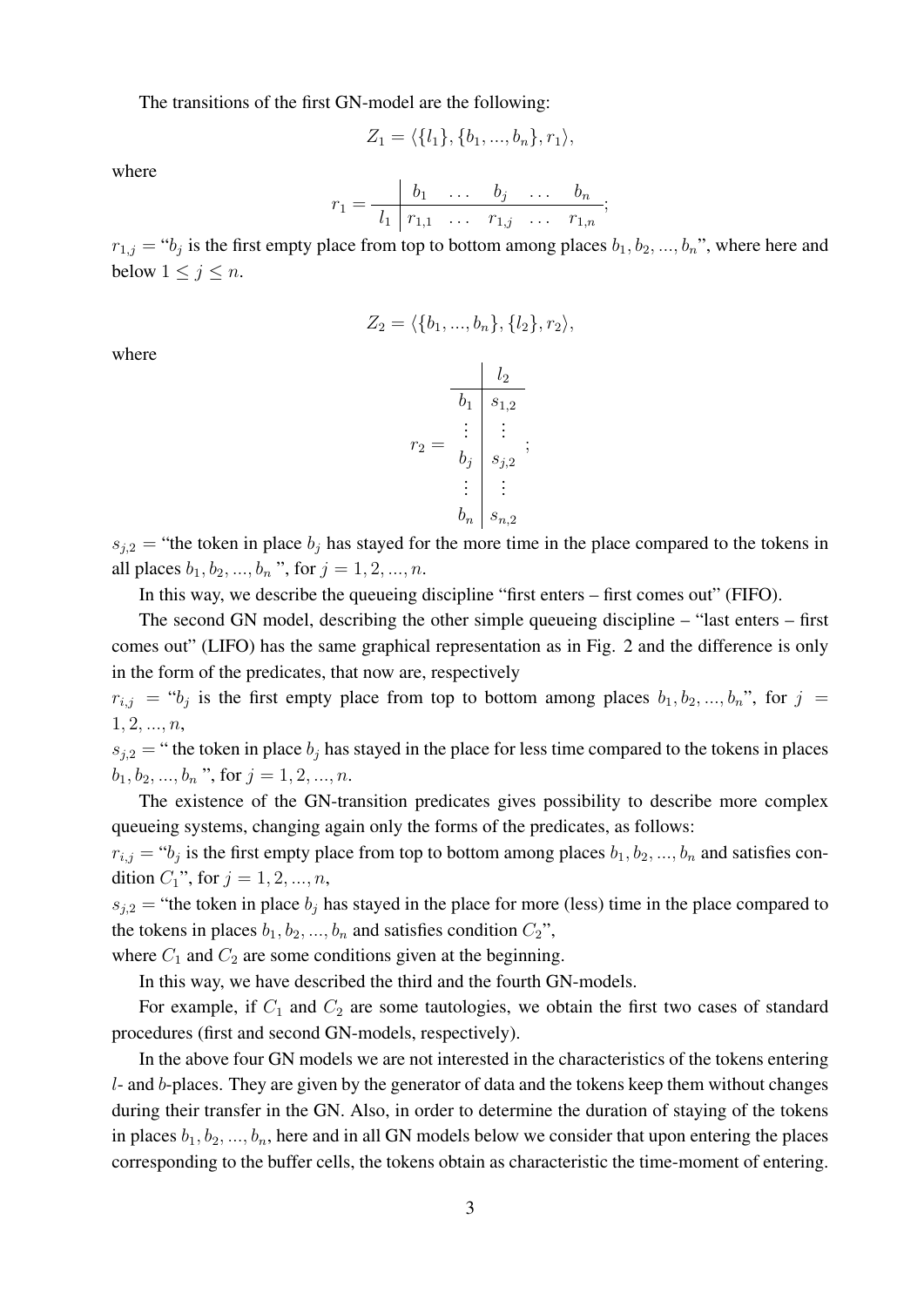## 3 Generalized net models of more general queueing disciplines

The above GN models are static, in sense that in them the conditions for the transfer of tokens are fixed from the beginning. Here, we propose a fifth and a sixth GN models in which the additional criteria for transfer of tokens can be changed during the functioning of the net.

Let tokens  $\gamma_1$  and  $\gamma_2$  enter places  $c_1$  and  $c_2$  of the fifth GN which is shown in Fig. 3 with initial characteristic

$$
x_0^{\gamma_i}
$$
 = "criterion  $C_i$  for choice of a token",  $i = 1, 2$ 

respectively.



Figure 3. GN representation of more general queueing disciplines.

Now, the transitions have the forms:

$$
Z_1 = \langle \{l_1, c_1\}, \{b_1, ..., b_n, c_3\}, r_1 \rangle,
$$

where

$$
r_1 = \begin{array}{c|cccc} & b_1 & \dots & b_j & \dots & b_n & c_3 \\ \hline l_1 & r_{1,1} & \dots & r_{1,j} & \dots & r_{1,n} & false \\ c_1 & false & \dots & false & \dots & false & true \end{array};
$$

 $r_{1,j} = "b_j$  is the first empty place from top to bottom among places  $b_1, b_2, ..., b_n$ " &  $x_0^{\gamma_1}$ .

$$
Z_2 = \langle \{b_1, ..., b_n, c_2\}, \{l_2, c_4\}, r_2 \rangle,
$$

where

$$
r_2 = \begin{array}{c|ccc}\n & l_2 & c_4 \\
\hline\nb_1 & s_{1,2} & false \\
\vdots & \vdots & \vdots \\
r_2 = b_j & s_{j,2} & false \\
\vdots & \vdots & \vdots \\
b_n & s_{n,2} & false \\
c_2 & false & true\n\end{array}
$$

 $s_{j,2}$  = "the token in place  $b_j$  has stayed in the place for more time compared to the tokens in places  $b_1, b_2, ..., b_n$  " &  $x_0^{\gamma_2}$ .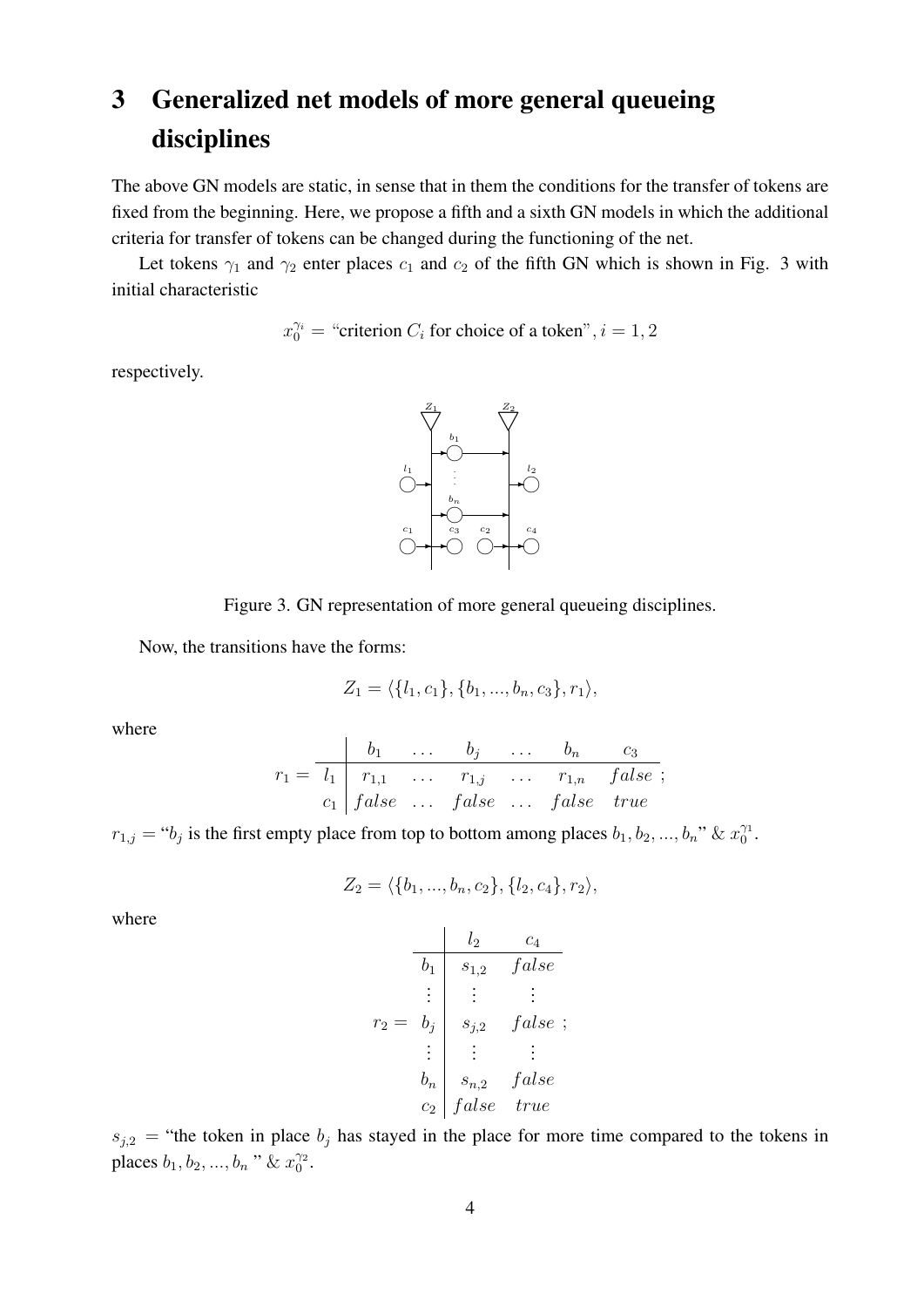In this way, we have described again the queueing discipline "first enters – first comes out" (FIFO).

The sixth GN model, describes the other simple queueing discipline. It has the same graphical representation as in Fig. 3 and the predicates are

 $r_{1,j} = "b_j$  is the first empty place from top to bottom among places  $b_1, b_2, ..., b_n$ " &  $x_0^{\gamma_1}$ ,

 $s_{j,2}$  = " the token in place  $b_j$  has stayed in the place for less time compared to the tokens in the rest of the places  $b_1, b_2, ..., b_n$ " &  $x_0^{\gamma_2}$ , for  $j = 1, 2, ..., n$ .

In the special case when tokens  $\gamma_1$  and  $\gamma_2$  enter the GN in the first time-moment and they do not change their initial characteristics during the GN-functioning, we obtain the third and the fourth GN models (from the previous section). In the general case, the queueing discipline can be changed in each time-moment of GN-functioning.

Now, we will discuss a GN model in which the tokens can change their places within the buffer (the places  $b_1, b_2, ..., b_n$ ), according to some criterion D. This GN is shown in Fig. 4. In some moments, token  $\delta$  will enter place  $d_1$  with initial characteristic

 $x_0^{\delta}$  = "criterion D for change of token places".



Figure 4. GN representation of queueing discipline with requests, changing their positions within the buffer.

As above, the present model has two forms, corresponding to the simple queueing disciplines from the previous section (FIFO, LIFO and the "C-criterion"). We will mention only the differences in the respective predicates.

The GN-transitions have the forms:

$$
Z_1 = \langle \{l_1, b'_1, ..., b'_n\}, \{b_1, ..., b_n\}, r_1 \rangle,
$$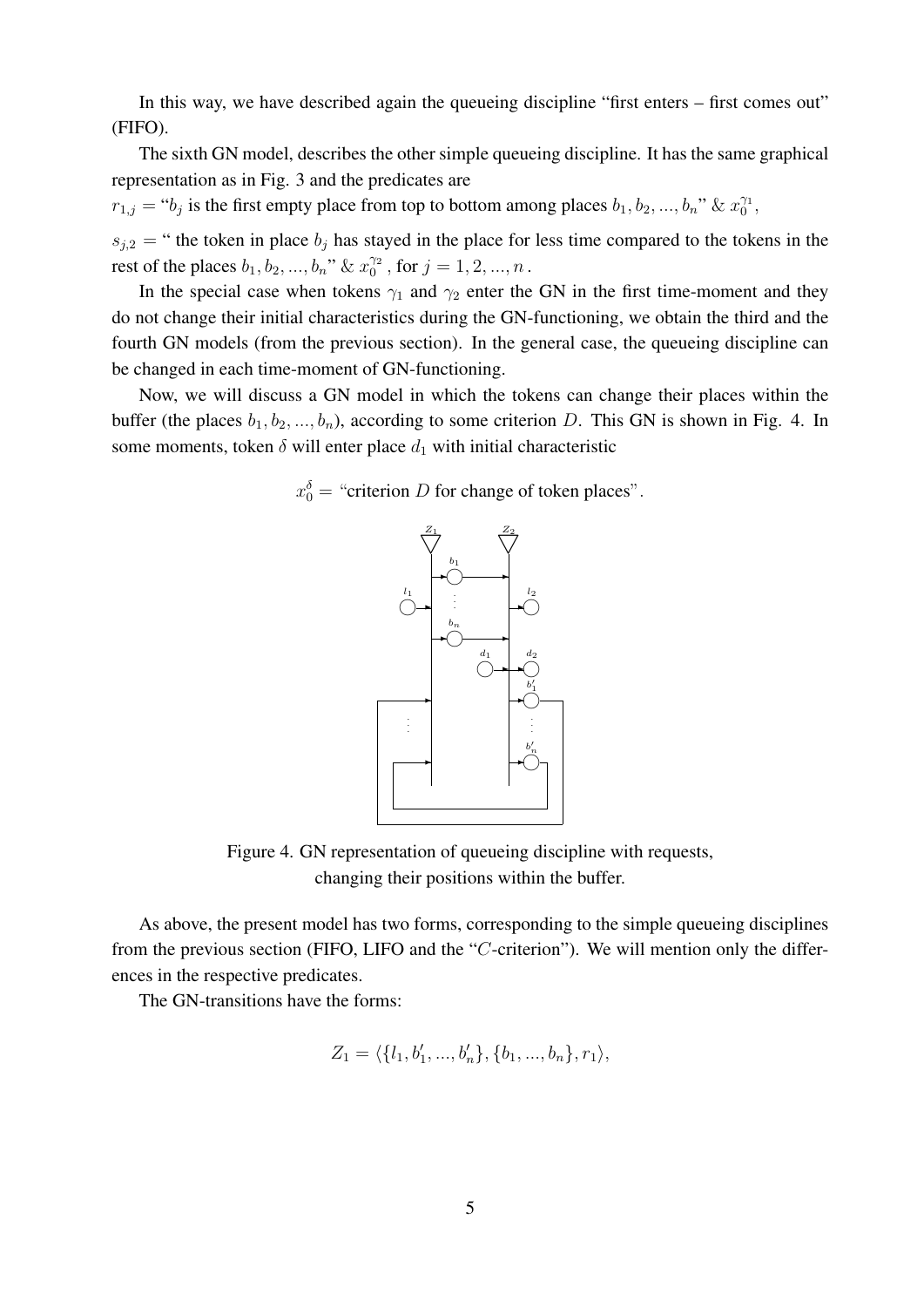where

$$
r_1 = \begin{array}{c|cccccc} & b_1 & \ldots & b_j & \ldots & b_n \\ \hline l_1 & r_{1,1} & \ldots & r_{1,j} & \ldots & r_{1,n} \\ b'_1 & t_{1,1} & \ldots & t_{1,j} & \ldots & t_{1,n} \\ \vdots & \vdots & \ldots & \ddots & \ldots & \vdots & \vdots \\ b'_i & t_{i,1} & \ldots & t_{i,j} & \ldots & t_{i,n} \\ \vdots & \vdots & \ldots & \ddots & \ldots & \vdots \\ b'_n & t_{n,1} & \ldots & t_{n,j} & \ldots & t_{n,n} \end{array}
$$

 $r_{1,j} = "b_j$  is the first empty place from top to bottom among places  $b_1, b_2, ..., b_n$ ",  $t_{i,j}$  = "following criterion D from  $x_0^{\delta}$ , the current token has to be transferred from place  $b_i'$  to place  $b_j$ ", where  $1 \le i \le n$  and  $1 \le j \le n$ .

$$
Z_2 = \langle \{b_1, ..., b_n, d_1\}, \{l_2, d_2, b'_1, ..., b'_n\}, r_2 \rangle,
$$

where

$$
r_2 = b_j \begin{vmatrix} l_2 & d_2 & b'_1 & \dots & b'_j & \dots & b'_n \\ s_{1,2} & false & u_{1,1} & \dots & false & \dots & false \\ \vdots & \vdots & \vdots & \dots & \ddots & \dots & \vdots \\ s_{j,2} & false & false & \dots & u_{j,j} & \dots & false \\ \vdots & \vdots & \vdots & \dots & \ddots & \dots & \vdots \\ b_n & s_{n,2} & false & false & \dots & false & \dots & u_{n,n} \\ false & true & false & \dots & false & \dots & false \end{vmatrix}
$$

 $s_{j,2}$  = "the token in place  $b_j$  has stayed in the place for the longest (shortest or the C-criterion) time among the tokens in places  $b_1, b_2, ..., b_n$ ,

 $u_{j,j}$  = "following criterion D from  $x_0^{\delta}$ , the current token has to be transferred from place  $b_j$  to another place".

Of course, this GN can be extended with places  $c_1, c_2, c_3, c_4$  and tokens  $\gamma_1, \gamma_2$  as the fifth and sixth GN-models described in the this section.

In the present form, the criterion  $D$  can be used for the whole period of the GN-functioning. In this case, token  $\delta$  enters the GN one time and its initial characteristic is used permanently. If we want the GN-model to change criterion D dynamically, then more than one token  $\delta$  has to enter the net and each of them has to have different initial characteristics.

In the next modification of the first GN model some of the tokens that are transferred in the GN and represent the data that enters the buffer, can leave the GN in a time-moment, because for instance the duration of life of these tokens has finished (see [2]). This net is shown in Fig. 5.



Figure 5. GN representation of a queueing discipline with tokens having duration of life.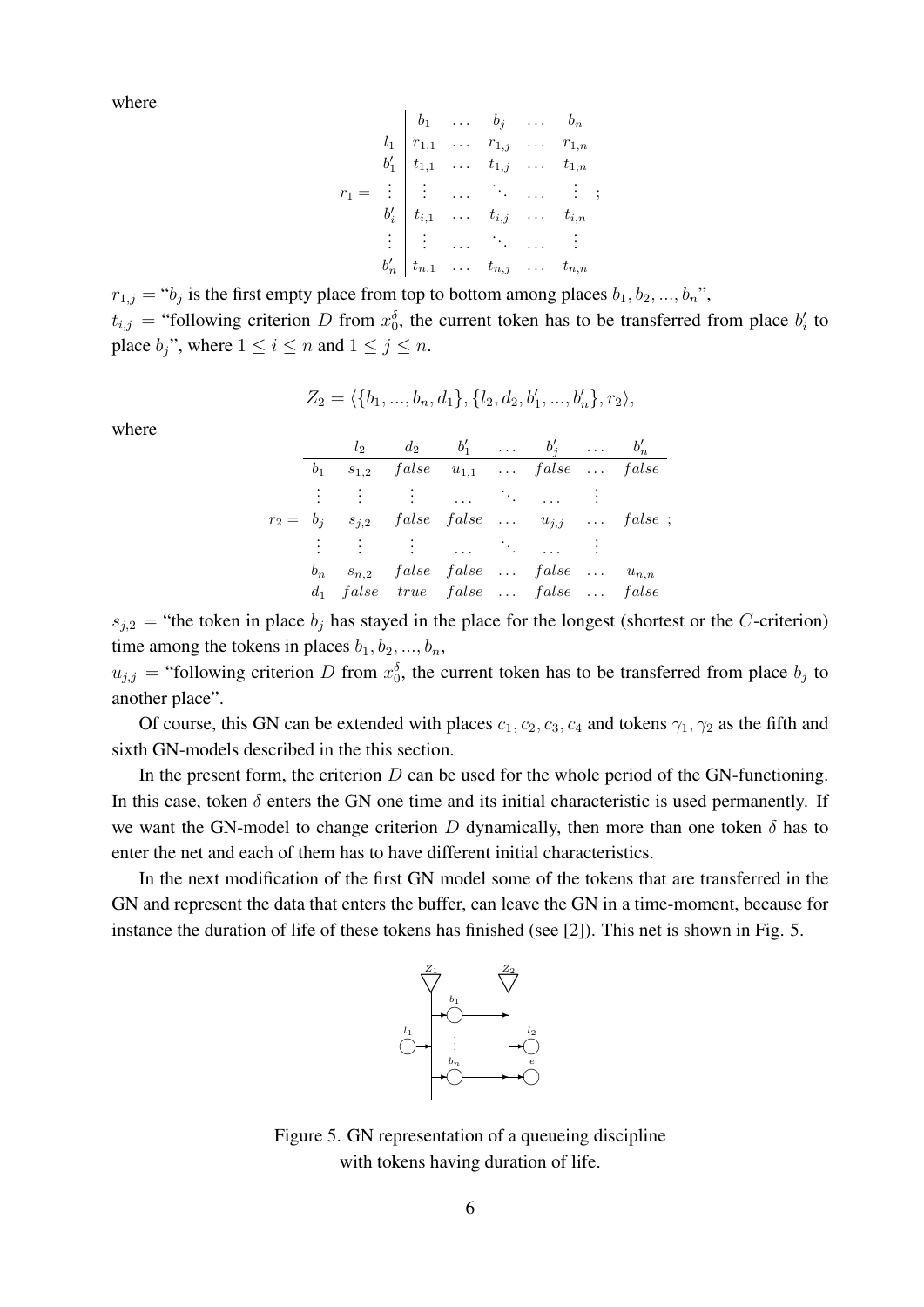The first transition of this net will coincide with transition  $Z_1$  of the first GN (see Section 2), while the second transition of the new net has the form:

$$
Z_2 = \langle \{b_1, ..., b_n\}, \{l_2, e\}, r_2 \rangle,
$$

where

$$
r_2 = \begin{array}{c|ccc} & l_2 & e \\ \hline b_1 & s_{1,2} & v_1 \\ \vdots & \vdots & \vdots \\ b_j & s_{j,2} & v_j \\ \vdots & \vdots & \vdots \\ b_n & s_{n,2} & v_n \end{array};
$$

 $s_{j,2}$  = " the token in place  $b_j$  has stayed in the place for the longest (shortest or C-criterion) time in the place among the tokens in all place  $b_1, b_2, ..., b_n$ ", for  $j = 1, 2, ..., n$ ,

 $v_j$  = "the duration of staying of the current token in place  $b_j$  has finished".

In this form, the GN is static, because the duration of staying is fixed in advance. If we like this duration to be changed during the functioning of the net, the GN has to be changed as shown in Fig. 6 and its description is similar to the above one.

In this GN, we can add places  $c_1, c_2, c_3, c_4, d_1, d_2$  and tokens  $\gamma_1, \gamma_2, \delta$ , too, if we want to model a more complex queueing discipline.



Figure 6. GN representation of a queueing discipline with tokens having time-adjusted duration of life.

Finally, we will propose a GN in which the tokens staying in the buffer can obtain new characteristics. One possible form of the net is shown in Fig. 7.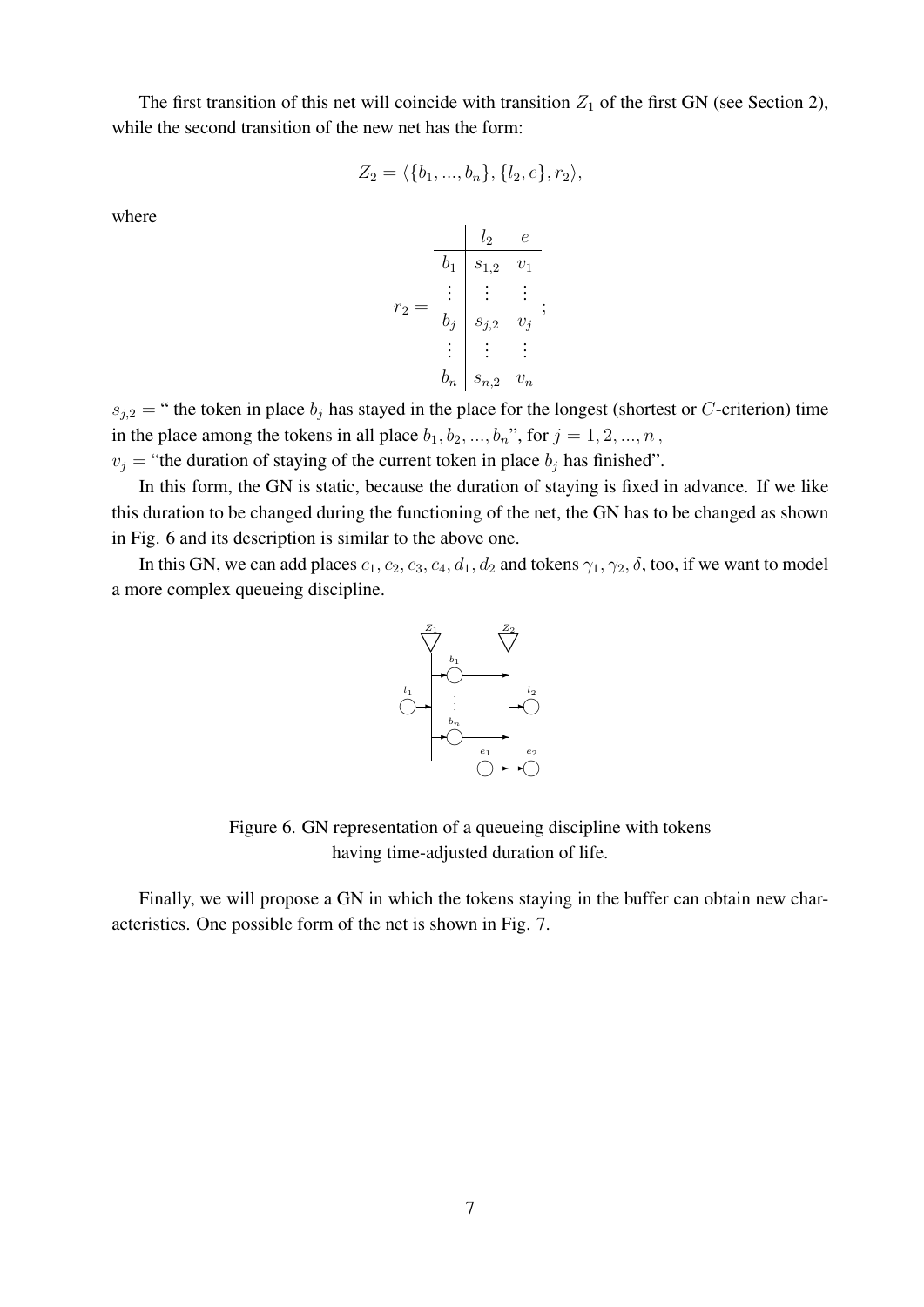

Figure 7. GN representation of a queueing discipline with requests changing their characteristics.

The transitions of this GN have the following forms.

$$
Z_1 = \langle \{l_1, b'_1, ..., b'_n\}, \{b_1, ..., b_n\}, r_1 \rangle,
$$

where

$$
r_1 = \begin{array}{c|cccc} & b_1 & \ldots & b_j & \ldots & b_n \\ \hline l_1 & r_{1,1} & \ldots & r_{1,j} & \ldots & r_{1,n} \\ b'_1 & true & \ldots & false & \ldots & false \\ r_1 = \begin{array}{c|cccc} \vdots & \ldots & \ddots & \ldots & \vdots \\ b'_j & false & \ldots & true & \ldots & false \\ \vdots & \vdots & \ldots & \ddots & \ldots & \vdots \\ b'_n & false & \ldots & false & \ldots & true \end{array}
$$

 $r_{1,j}$  = " $b_j$  is the first empty place from top to bottom among places  $b_1, b_2, ..., b_n$ ", for  $j =$  $1, 2, ..., n$ .

$$
Z_2 = \langle \{b_1, ..., b_n, f_1\}, \{l_2, f_2, b'_1, ..., b'_n\}, r_2 \rangle,
$$

where

| $l_2$       | $f_2$     | $b'_1$   | $\ldots$ | $b'_j$   | $\ldots$ | $b'_n$   |       |
|-------------|-----------|----------|----------|----------|----------|----------|-------|
| $b_1$       | $s_{1,2}$ | false    | true     | $\ldots$ | false    | $\ldots$ | false |
| $\vdots$    | $\vdots$  | $\ldots$ | $\ldots$ | $\vdots$ |          |          |       |
| $r_2 = b_j$ | $s_{j,2}$ | false    | false    | true     | $\ldots$ | false    | false |
| $\vdots$    | $\vdots$  | $\ldots$ | $\ldots$ | false    | true     |          |       |
| $\vdots$    | $s_{n,2}$ | false    | false    | false    | false    | true     |       |
| $f_1$       | false     | true     | false    | false    | false    | false    | false |

 $s_{j,2} = "b_j$  is the first from above full cell of the buffer".

As in the previous cases, we can add places  $c_1, c_2, c_3, c_4, d_1, d_2, e$  and tokens  $\gamma_1, \gamma_2, \delta$  in this GN, too, if we want to model more complex queueing discipline.